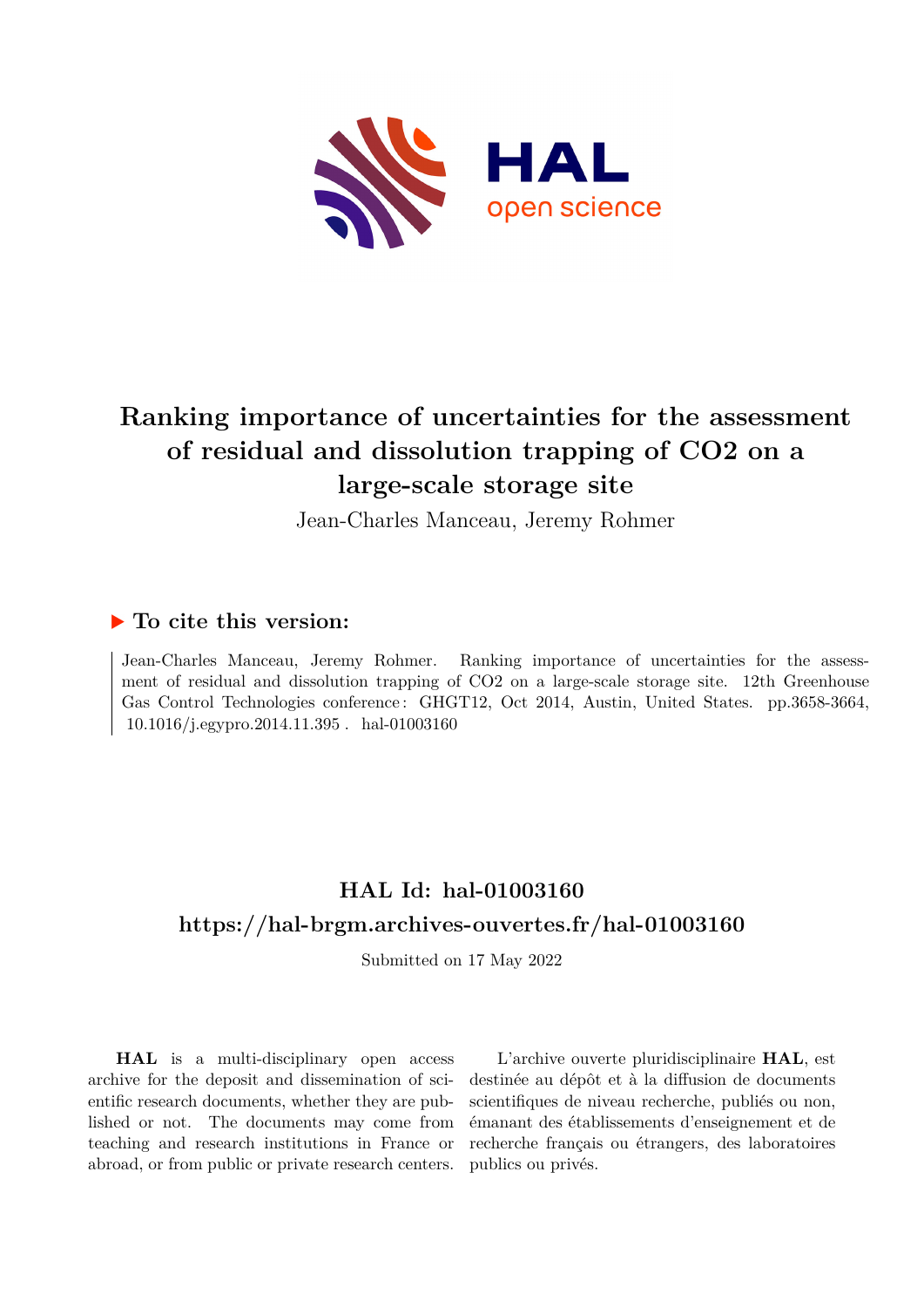



Available online at www.sciencedirect.com



Energy Procedia

Energy Procedia 63 (2014) 3658 - 3664

### GHGT-12

## Ranking importance of uncertainties for the assessment of residual and dissolution trapping of  $CO<sub>2</sub>$  on a large-scale storage site

JC. Manceau<sup>a</sup>\*, J. Rohmer<sup>a</sup>

*a BRGM, 3 avenue C. Guillemin, 45060 Orléans, Cedex 2, France*

#### **Abstract**

We propose an approach to assess the importance ranking of uncertainty sources, with regards to the behavior of the mobile  $CO<sub>2</sub>$ during the post-injection period: a variance-based global sensitivity analysis is performed on three output parameters characterizing the location and the quantity of mobile  $CO<sub>2</sub>$ , considering residual and dissolution trapping. The use of advanced meta-modeling techniques of ACOSSO-type allows circumventing two major difficulties: 1. The large number of computationally intensive reservoir-scale flow simulations; 2. The different nature of uncertainties whether linked to parameters (continuous variables) or to modeling assumptions (scenario-like variables). The feasibility of the approach is demonstrated using a potential site for  $CO_2$  storage in the Paris basin (France), for which the amount, nature and quality of the data available at disposal and the associated uncertainties can be seen as representative to those of a storage project at the post-screening stage. A special attention has been paid to confront the results of the sensitivity analysis with the physical interpretation of the processes.

© 2013 The Authors. Published by Elsevier Ltd. (http://creativecommons.org/licenses/by-nc-nd/3.0/). (incp.//creativecommons.org/neenses/oymethermichedulers.org/neenses/org/neenses/org/neenses/org/neenses/org/neenses/org/neenses/org/neenses/org/neenses/org/neenses/org/neenses/org/neenses/org/neenses/org/neenses/org/neense © 2014 The Authors. Published by Elsevier Ltd. This is an open access article under the CC BY-NC-ND license

*Keywords:* Residual trapping; dissolution trapping; variance based sensitivity analysis, ACOSSO metamodeling

#### **1. Introduction**

The behavior of the injected  $CO<sub>2</sub>$  on the long term is of primary importance and numerous authors have pointed out the essential role of trapping mechanisms in the evolution of the storage (Gunter et al., 1997; Juanes et al., 2006; Ennis-King and Paterson, 2005). In terms of safety and more specifically of  $CO<sub>2</sub>$  containment, two of the greatest issues concerns the location of the plume – in comparison with the potential leakage pathways – and the quantity of

<sup>\*</sup> Corresponding author. Tel.: +33-238644805; fax: +33-238644725. *E-mail address:* jc.manceau@brgm.fr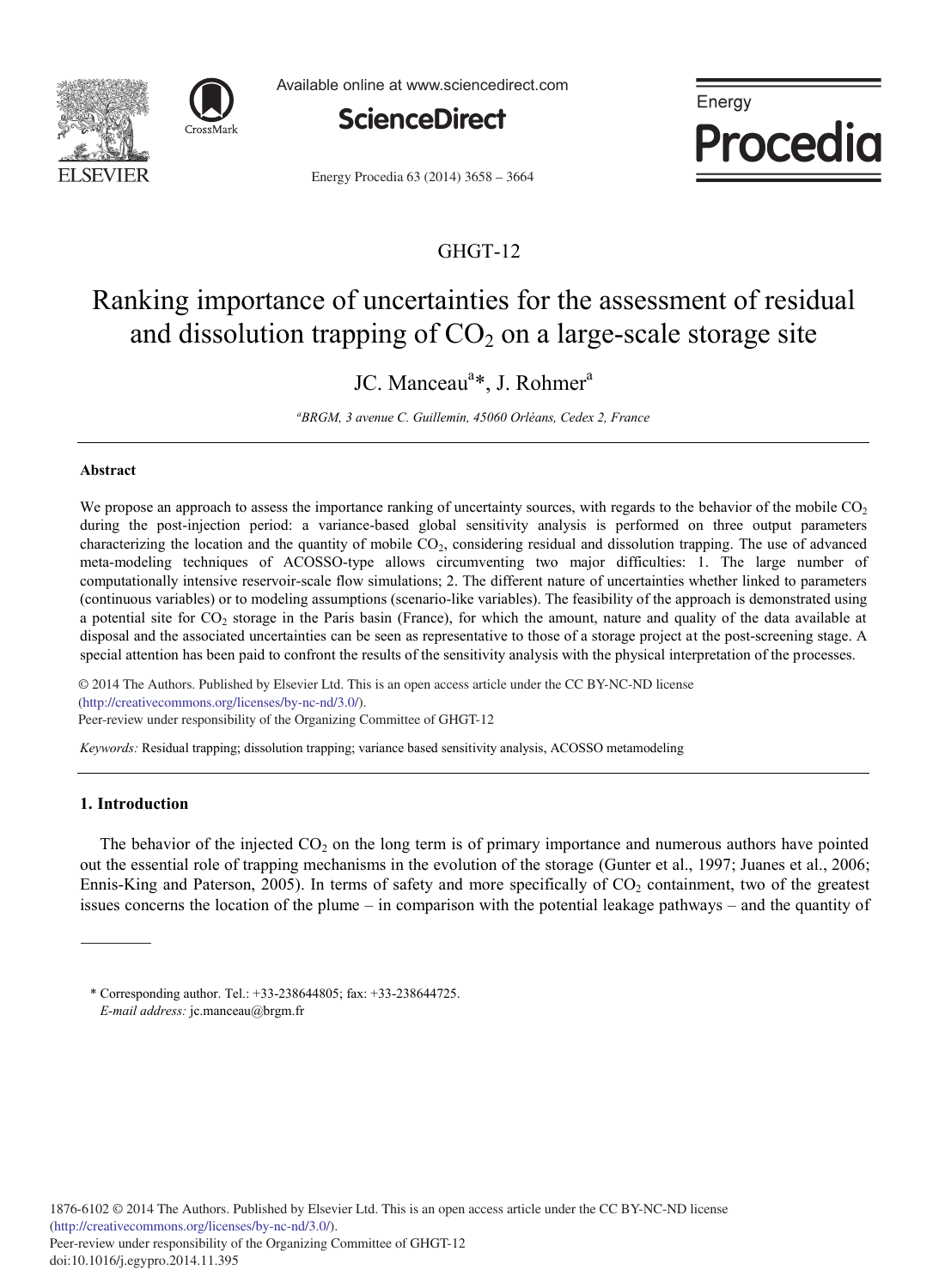mobile  $CO<sub>2</sub>$  in case of unwanted upward migration. The migration of the injected plume has therefore been the subject of numerous studies (Hesse et al., 2007; MacMinn et al., 2010 and 2011; Manceau and Rohmer, 2011; Doughty, 2007 and 2010). All these studies highlight the site- and condition-specificity of the evolution of the trapped plume fraction. Particularly, the structural characteristics of the geological formations, the initial hydrogeological conditions and absolute flow properties of the reservoir, as well as the multiphase flow parameters (relative permeability and capillary pressure) relatively to the  $CO<sub>2</sub>/\text{brine system have been shown to influence the}$ pressure evolution and the behavior of the mobile gaseous plume after the injection (Goater et al., 2013; Doughty, 2010; MacMinn et al., 2010 and 2011; Mathias et al., 2011).

Knowledge of these parameters is often limited especially in the early stages of a storage project (before or in the first years of injection); the assessment of the fate of the injected  $CO<sub>2</sub>$  is therefore associated to several sources of uncertainties. The improvement of the knowledge on a specific site, before and during the life-time of the storage operations is essential as it may allow a decrease of the uncertainty on the outputs. However, additional data acquisition is likely to be expensive and time consuming, and the parameters to be characterized might be numerous. Thus, under time and budget constraints, ranking the parameters to be estimated according to their impact for the long term assessment of the  $CO<sub>2</sub>$  fate seems necessary. Such an importance ranking (aka sensitivity analysis) has been advocated by regulators in the European directive on  $CO_2$  storage for instance (EC, 2009: Annex I Step 3.2 Sensitivity characterization).

However, performing such a sensitivity analysis might be challenging in the context of  $CO<sub>2</sub>$  storage. First, assumptions in the modeling procedure can be strong, because data can be scarce and might not be well-defined on a specific site. This is particularly the case for multiphase flow parameters (relative permeability and capillary pressure including hysteresis effects) curves specific to the  $CO<sub>2</sub>/\text{brine system}$  and to the storage conditions; most of the time they do not benefit from previous studies of the site, even in sedimentary basin that are historically wellcharacterized with regards to intrinsic hydraulic properties (Mathias et al., 2013). Secondly, a robust sensitivity analysis requires a large amount of simulations, which might not be feasible when using computationally intensive simulations of the CO<sub>2</sub> fate on long term at reservoir-scale. Meta-modeling techniques (aka response surface or reduced order models) can be developed to circumvent such a difficulty (Rohmer and Bouc, 2010; Ashraf et al., 2013).

In this work, we propose an approach to assess the importance ranking of uncertainty sources, with regards to the long term fate of the mobile CO<sub>2</sub> on a specific case, considering notably solution and residual trapping.

#### **2. Method and materials**

#### *2.1. Flow simulator, input parameters and output of interest*

In this study we focus on the fate of the mobile gaseous plume on the first hundreds years after the injection. Mineral trapping has been shown to be low at that time (especially in a clastic context, see for instance Audigane et al., 2007) and therefore only structural, residual and solubility trapping modes are considered. We chose to conduct numerical simulation to adequately quantify the evolution of the injected  $CO<sub>2</sub>$ . All simulations were performed with TOUGH2 simulator (Pruess et al., 1999) including the equation of state package  $ECO<sub>2</sub>N$  (Pruess and Spycher, 2007), accounting for the properties of brine-CO<sub>2</sub> mixture at classical pressure and temperature of  $CO_2$  storage operations. Dissolution of  $CO<sub>2</sub>$  in the aqueous phase is treated by means of local equilibrium solubility, i.e. by considering an instantaneous phase partitioning of water and carbon dioxide between the liquid and gaseous phases

A hysteresis module is utilized (Doughty, 2009) to model residual trapping and to take into account the associated hysteresis effects onto relative permeability and capillary pressure. It follows Land's residual trapping model (Land, 1968) as well as hysteretic characteristic functions derived from van Genuchten's capillary pressure function (van Genuchten, 1980) and based on Lenhard and Parker's relative permeability to brine and  $CO<sub>2</sub>$  (Lenhard and Parker, 1987).

Whatever the type of flow simulator (analytical, numerical, semi-analytical, etc.) used, the required input parameters for the modeling of  $CO<sub>2</sub>$  injection remain quasi-similar. A structural model should give insight on the geometry of the formations that are considered. It is completed by the values, heterogeneous (spatially varying) or homogeneous, of the absolute flow properties (porosity, permeability, compressibility) and of the temperature,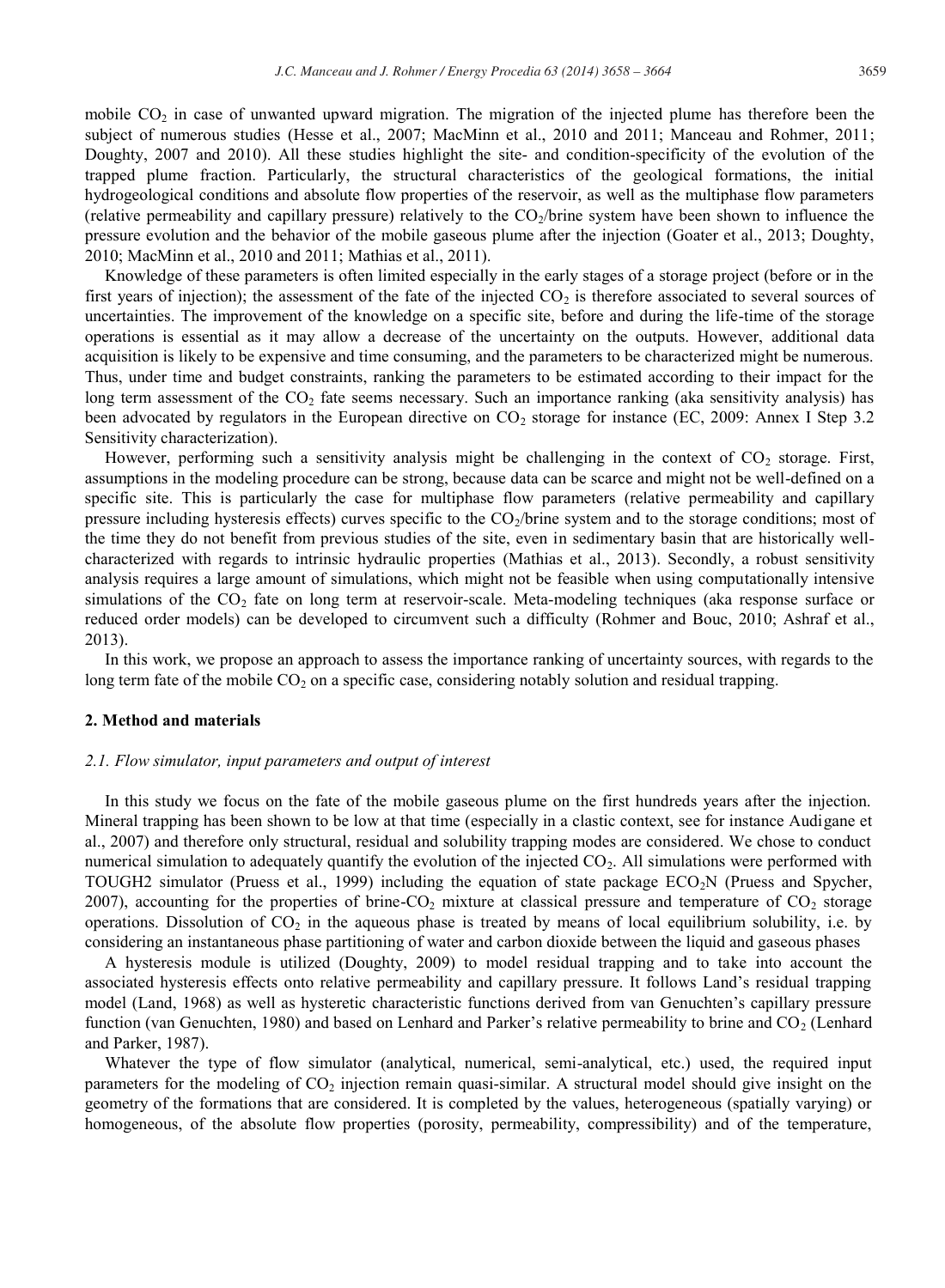pressure and salinity of the formation. The evolution of relative permeability to  $CO<sub>2</sub>$  and water and of capillary pressure is an additional required input. If hysteresis effects are accounted for, this evolution should be estimated for drainage and imbibition processes. The  $CO<sub>2</sub>$  storage operations characteristics (injected rate, duration, potential fluid extraction…) are also required.

Depending on the information at disposal, the confidence regarding these input parameters is different and the way to consider them in the sensitivity analysis needs to be different as well. Some of them may be directly fixed if they are judged sufficiently reliable. Otherwise, the uncertainty must be adequately represented with the level of information, for instance by a probabilistic law. For this work on two-phase flow simulations, different types of variables can be encountered and a distinction can be made between continuous variables such as petrophysical properties (permeability, porosity) and discrete/categorical variables associated to scenarios like different structural models, two-phase flow laws, or to alternative design choices.

In a risk assessment and management perspective, the evolution of two different characteristics of that plume over time appears to be of interest: the evolution of the quantity of mobile gas (indicator of how much gas might leak) and the evolution of the mobile gas plume footprint (indicator of the zone where gas can potentially migrate). We therefore propose to assess the input parameter importance on the evolution over time of three different output parameters (OPs):

- OP 1: mass of the injected  $CO<sub>2</sub>$  that remains mobile and in free-phase;
- OP 2: distance between the injection point and the center of mass of the mobile free-phase  $CO<sub>2</sub>$  plume;
- OP 3: surface of the mobile free-phase  $CO<sub>2</sub>$  plume directly in contact with the caprock formation.

#### *2.2. Sensitivity analysis strategy*

We propose a procedure combining variance-based sensitivity analysis VBSA (Saltelli et al., 2008) relying on the Sobol' indices (Sobol', 1993) and the ACOSSO-like meta-modeling technique (Storlie et al., 2010 and 2013), which allows jointly accounting for continuous variables (parametric uncertainty) and categorical variables (assigned to different model choices).

In the first step, a limited number n (say  $100 - 500$  depending on the total number of affordable simulations) of the input parameters' vectors (learning samples) are randomly generated to cover the domain of variation of the input parameters. These configurations are randomly generated with a Latin hypercube sampling (McKay et al., 1979) approach (with the uniform distribution) for the continuous variables, and sampling with replacement (with the discrete uniform distribution) for the discrete variables. A computationally intensive flow simulation is performed for this limited number of input parameters. The ACOSSO-type meta-model is then constructed using the training data before validating the meta-model quality (approximation and predictive quality).

#### **3. Case study**

#### *3.1. Presentation, data available and uncertainty representation*

We consider the case of a large-scale storage site where the amount, nature and quality of the data available at disposal and the associated uncertainties can be seen as representative to those of a storage project at the postscreening stage. We consider in this paper the injection of 30 Mt of  $CO<sub>2</sub>$  during 30 years in the lower Triassic sandstone formation based on a potential project in the Paris basin (France).

The site has been classically characterized: a 3D geological model of the storage formation is available (built after wellbore and seismic lines databases). The data at disposal are characterized by different degrees of uncertainty. The number of porosity and permeability data (from wellbore measurements) is relatively significant and we therefore considered their empirical cumulative probability distributions for the sensitivity analyses. No relationship between these two parameters was considered given the low correlation between them. The permeability anisotropy is unknown in the reservoir. We therefore considered several anisotropy scenarios: an isotropic case (kv/kh = 1), a laminated case (kv/kh = 0.1) and one scenario in-between (kv/kh = 0.5).

The range of salinity being relatively narrow, we consider that the uncertainties on this parameter are low and use a mean value corresponding to 20 g.l<sup>-1</sup>. In a similar way, the  $CO<sub>2</sub>$  migration after injection is limited and therefore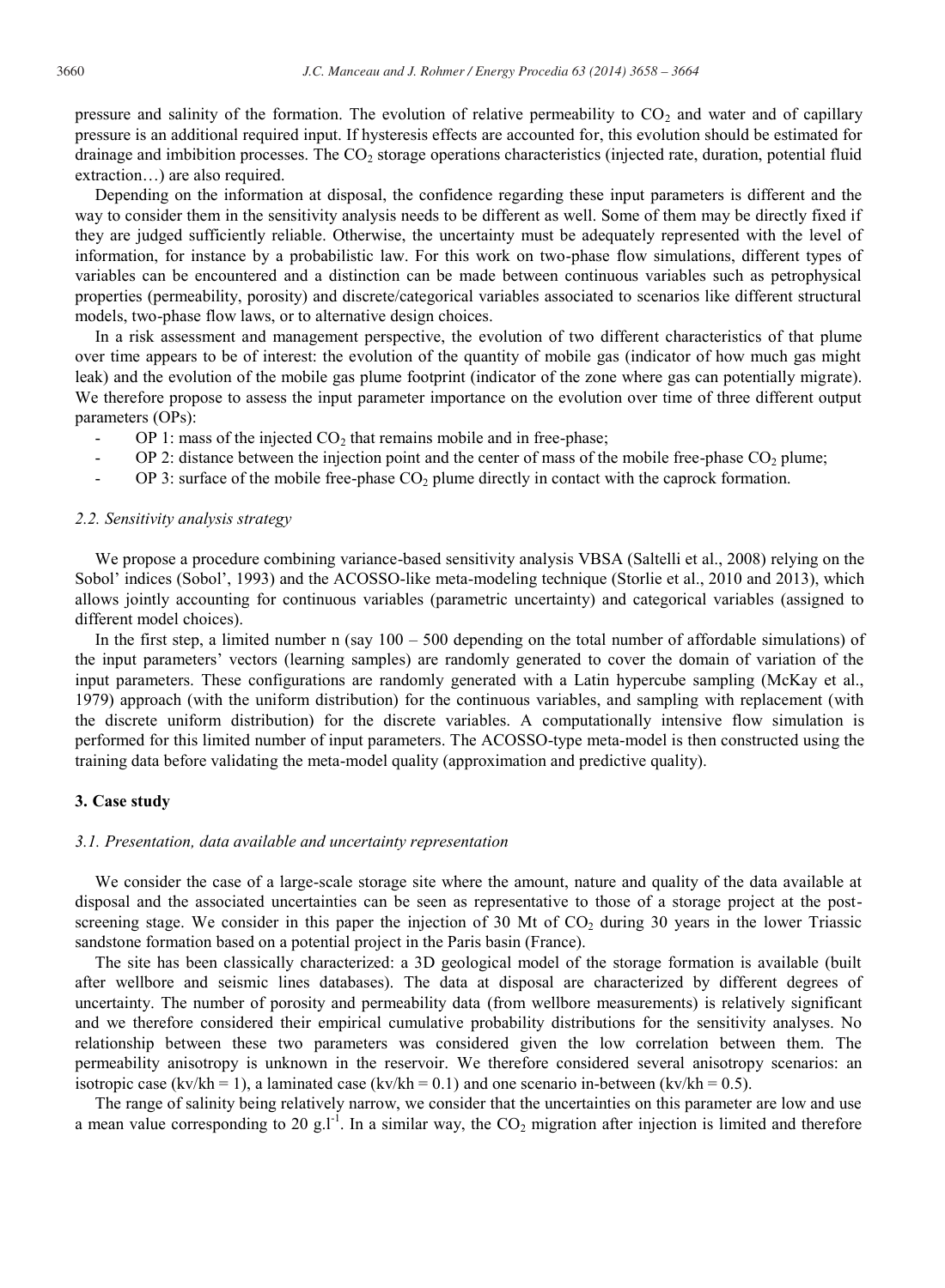the temperature variations are planned to be low in the area of interest: the temperature is therefore considered constant with a value of 45 °C (estimation of the temperature at 1,000 m).

The hydrogeology of the region has been studied on a large scale. However, in the specific area of injection the local pressure gradient is not precisely known: two extreme scenarios have been considered to overcome the lack of data, one with initial hydrostatic conditions and another one with a strong hydraulic gradient in the injection area  $(0.01 \text{ m/m}$  equivalent to 1050 kPa/km). The direction of this groundwater gradient was chosen towards the outcrops.

Contrary to intrinsic parameters such as porosity and permeability, no available information has been found on the multiphase flow parameters of this sandstone formation. To date, few data have been published regarding brine and  $CO<sub>2</sub>$  relative permeability curves. Recently, two exhaustive reviews of published relative permeability laws on sandstones with regards to the CO<sub>2</sub>/brine system have been provided by Akbarabadi and Piri (2013) and Mathias et al. (2013). From the papers reviewed in these studies, we selected the data on sandstones (carbonate reservoir rocks and low permeability rocks were not taken into account). Moreover, as our study is focused on long-term assessment, both drainage and imbibition laws should be considered, which are even scarcer in the literature. Ten different datasets from published works have thus been taken into account (Akbarabadi and Piri, 2013; Bennion and Bachu, 2008; Krevor et al., 2012; Perrin and Benson, 2010; Berg et al., 2013; Pentland et al., 2011). These experimental data were fitted using the model of relative permeability mentioned in section 2.1: the fit was performed for the first drainage relative permeability laws; the successive imbibition and drainage laws were computed, based on this first drainage law and on the maximum residual saturation. Given the differences among the data and their low number, it was judged more relevant to consider these datasets as sets of limited number of scenarios rather than using a continuous range of coefficients' values for the relative permeability model. In the present study, all the different modeling scenarios are considered equally adequate, and therefore the relative permeability uncertainty is represented by a uniformly generated discrete random variable. Conversely, if the confidence weights were different, they could have been used to constrain the random generation (see an example in Rohmer et al., 2014).

Data regarding capillary pressure for  $CO_2$ /brine system are even more limited than relative permeability ones, as noticed by Pini et al. (2012): two extreme cases are considered: 1. a case of significantly low capillary pressure (equivalent to no-capillary pressure) and 2. a case of strong capillary pressure (using the same magnitude as Alkan et al. (2010) (case n°2 named high capillary pressure in this paper). No change (hysteresis) between drainage and imbibition was considered.

We also integrated in this importance ranking analysis the influence of the gridding in the dynamic modeling: four different meshes were built: 1/ Coarse mesh named Mesh1 (4,030 cells); 2/ Mesh2: Mesh1 with refinement in horizontal directions (11,477 cells); 3/ Mesh3: Mesh2 with refinement in the vertical directions (15,822 cells); 4/ Mesh4: Mesh3 with additional refinement in the vertical direction (19,671 cells).

#### *3.2. Results and discussion*

This strategy is applied by using 300 large-scale complex dynamic 3D model runs. The OPs were assessed for each run, every 30 years for a total running time of 250 years (including the 30 year-CO<sub>2</sub> injection). Based on these training data, an ACOSSO-type meta-model was constructed for each OP at these different times. The approximation quality was considered satisfactory with coefficients of determination all being superior to 90 %. The coefficient of determination computed to assess the predictive quality (performed through a 10-fold cross-validation procedure) were all over 75 %, which can also be qualified as satisfactory. Two different indices were assessed with the VBSA: 1. the 'main effect'  $(S_i)$  which is used for prioritizing the input parameters in terms of effort needed to decrease the OPs uncertainty range (it corresponds to the expected proportion of the total variance of the model output that would be removed in average if we were able to fix the true value of the given uncertain parameter i); 2. the 'total effect'  $(S_{t,i})$  useful to highlight the non-influential input parameters that can be fixed and therefore to simplify the model (it corresponds to the expected proportion of the total variance of the model output if we were able to fix all the uncertain input parameters but the parameter i).

The results for OP1 are detailed in the following (the full study has been submitted in Computational Geosciences): Table 1 and Table 2 provide the value of the main and total effects of all parameters during the observation period.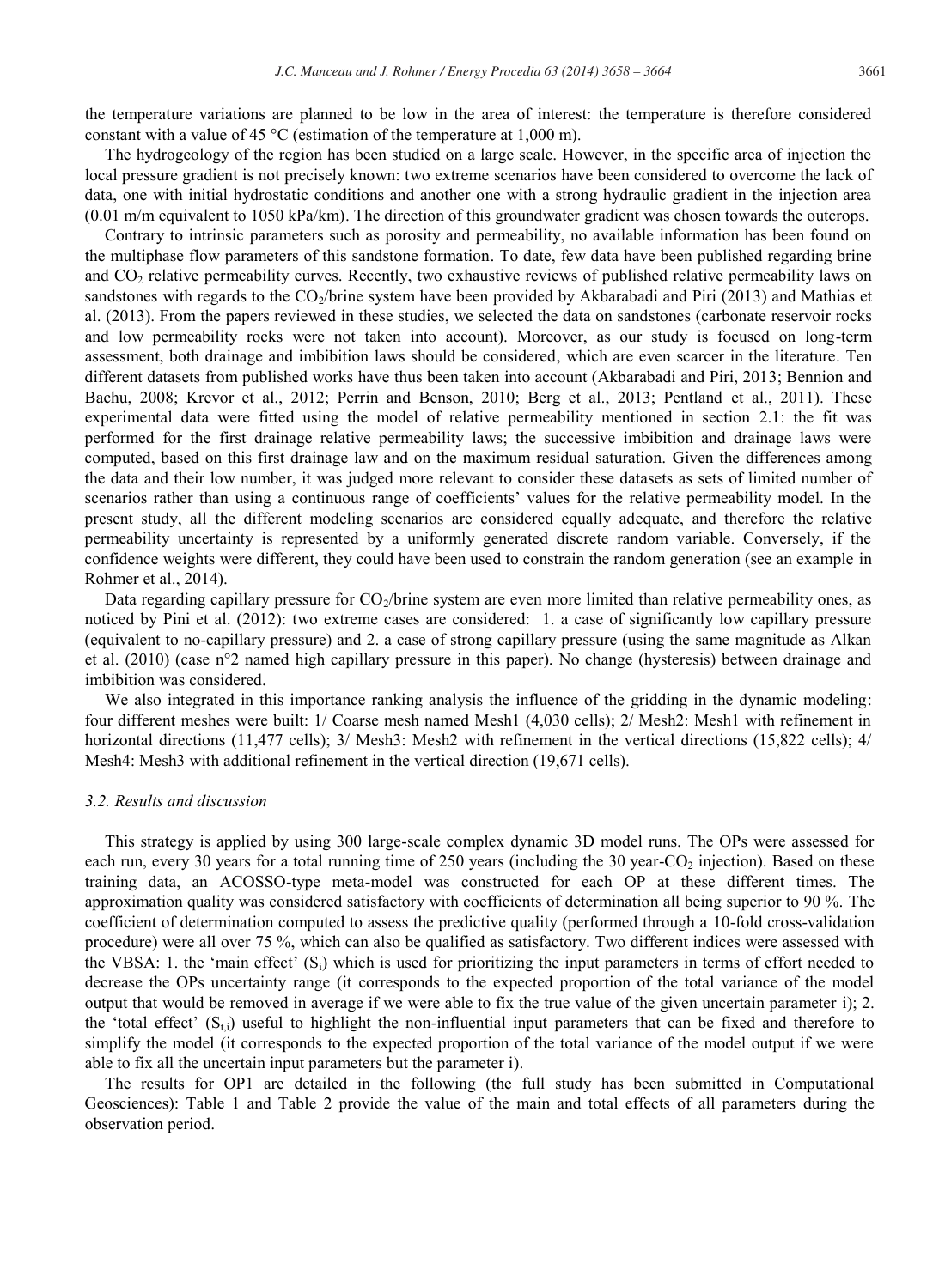| Time after injection starts<br>(years) | 60       | 90      | 120      | 150     | 180     | 210     | 240     | 254     |
|----------------------------------------|----------|---------|----------|---------|---------|---------|---------|---------|
| Porosity                               | $0.1\%$  | $0.1\%$ | $0.1\%$  | $0.2\%$ | $0.2\%$ | $0.2\%$ | $0.3\%$ | $0.2\%$ |
| Absolute permeability                  | 33.9%    | 43.4%   | 53.7%    | 53.2%   | 48.7%   | 53.0%   | 50.2%   | 53.7%   |
| Regional hydraulic gradient            | $0.6\%$  | $0.4\%$ | $0.7\%$  | $0.6\%$ | $0.4\%$ | $0.6\%$ | $0.6\%$ | $0.6\%$ |
| Relative permeability                  | $30.1\%$ | 27.7%   | $25.0\%$ | 26.5%   | 28.3%   | 26.5%   | 26.8%   | 25.4%   |
| Mesh                                   | 1.7%     | 1.6%    | $0.0\%$  | 1.2%    | 1.5%    | 1.5%    | 1.5%    | $2.0\%$ |
| Capillary pressure                     | 27.3%    | 20.6%   | 14.6%    | 12.7%   | 11.6%   | $9.9\%$ | 10.8%   | 8.8%    |
| Permeability anisotropy                | $0.0\%$  | $0.0\%$ | $0.2\%$  | $0.0\%$ | $0.4\%$ | $0.1\%$ | $0.0\%$ | $0.0\%$ |

Table 1: Main effect over time of the input parameters for OP1

Table 2: Total effect over time of the input parameters for OP1

| Times (years)               | 60      | 90      | 120      | 150      | 180     | 210     | 240     | 254     |
|-----------------------------|---------|---------|----------|----------|---------|---------|---------|---------|
| Porosity                    | $0.1\%$ | 0.3%    | $0.2\%$  | $0.3\%$  | 0.9%    | $0.5\%$ | $0.5\%$ | $0.5\%$ |
| Absolute permeability       | 35.3%   | 47.8%   | 57.3%    | 57.0%    | 53.6%   | 59.5%   | 59.3%   | 61.5%   |
| Regional hydraulic gradient | $0.4\%$ | 0.3%    | $0.5\%$  | $0.4\%$  | 0.5%    | 0.6%    | $0.4\%$ | 0.6%    |
| Relative permeability       | 34.5%   | 30.6%   | 27.9%    | 28.9%    | 33.6%   | 31.3%   | 31.9%   | 31.0%   |
| Mesh                        | 3.4%    | 2.4%    | $0.4\%$  | 1.8%     | 4.3%    | $2.6\%$ | 2.6%    | 3.2%    |
| Capillary pressure          | 29.3%   | 21.5%   | $15.7\%$ | 13.7%    | 12.3%   | 10.3%   | 10.2%   | 8.8%    |
| Permeability anisotropy     | $0.0\%$ | $0.0\%$ | $0.0\%$  | $-0.1\%$ | $0.9\%$ | $0.0\%$ | $0.0\%$ | $0.0\%$ |

They show that three main input parameters, absolute and relative permeability and capillary pressure, drive this quantity  $(S_i$  respectively of 54 %, 30 % and 27 % at the maximum). Their importance is evolving over time: at the end of the injection, the capillary pressure has a significant main effect, with a non-negligible importance of the mesh. However, these main effects decrease rapidly to low values while the main effect of the absolute and relative permeability increases or are stable compared to their initial value. These evolutions can be explained by the chronology of the occurrence of the different trapping modes: during the injection, almost all the plume is in the drainage process and therefore few residual trapping occurs but a large quantity of the plume has been already dissolved; dissolution appears to be driven at early times by the capillary pressure scenario. Right after the end of the injection, the saturation of a large portion of the plume starts to decrease and therefore an important quantity of  $CO<sub>2</sub>$ is in imbibition and is considered as residually trapped (the residually trapped quantity is calculated from Land's model in the cells in imbibition, even if the irreducible saturation is not reached yet). This explains the relatively high importance, even at early times, of relative permeability dataset which includes the maximum residual gas saturation. Then, the two processes occur simultaneously and the residually trapped  $CO<sub>2</sub>$  dissolves progressively, increasing the proportion of the dissolved  $CO<sub>2</sub>$  in the total trapped quantity. Contrary to early times, this slow dissolution process is shown to be driven by the absolute permeability of the aquifer, rather than by capillary pressure. The interactions effects are low (the sum of the main effects is always higher than 90%): the relationship between OP1 and the input parameters appears to be additive and could be simplified to a sum of univariate functions. The total effects analysis also indicate that the mesh, the porosity, the regional gradient scenario and the anisotropy have a low influence on the mobile gaseous  $CO<sub>2</sub>$  mass from 60 years after injection beginning  $(S<sub>t</sub>)$ respectively of 4.3 %, 0.9 %, 0.6 %, and 0 % at the maximum). In the simulation those four parameters (over seven in total) could then be fixed at their nominal values with negligible influence on the values of OP1. Interestingly, for the two other OPs, which describe the geographical footprint of the mobile plume, the results are not completely similar: the absolute permeability value and the capillary pressure scenario appear to drive mostly OP2 (highest main effect), while the porosity, the absolute permeability and the relative permeability dataset are the most influential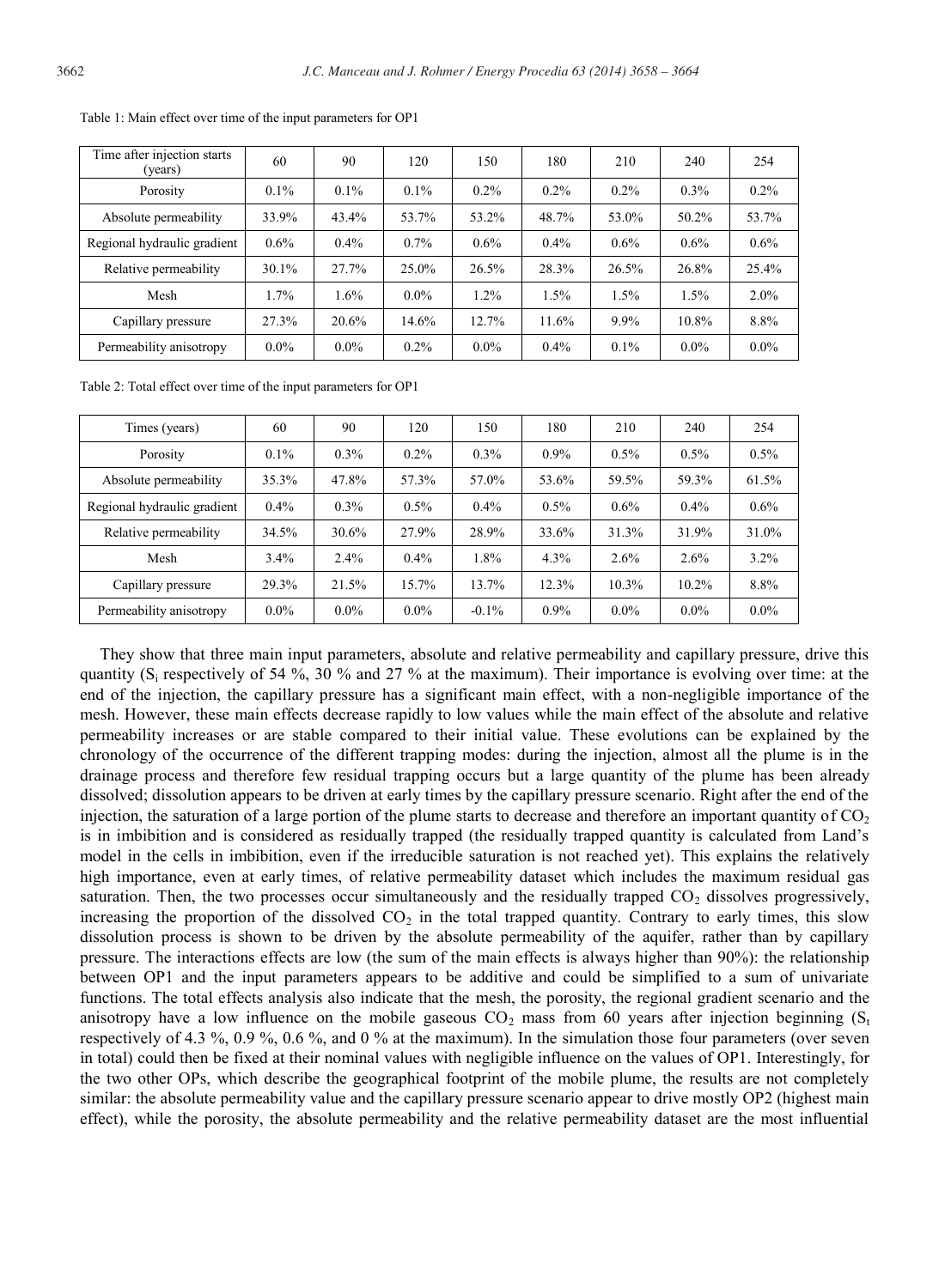parameters for OP3. Contrary to what was shown for OP1, the interaction effects between parameters are significant for OP2 and OP3 (the sum of the main effects is around 60 % for both OPs and for all simulation times). As a consequence, almost none of the input parameters can be fixed: only the permeability anisotropy scenario can be considered as non-influential (total effect of less than 1.5 % for both OPs and for all simulation times).

#### **Acknowledgements**

The research leading to these results has been carried out in the framework of the ULTIMATE-CO<sub>2</sub> Project, funded by the European Commission's Seventh Framework Program [FP7/2007-2013] under grant agreement n° 281196.

#### **References**

- Gunter, W.D., Wiwchar, B., Perkins, E.H.: Aquifer disposal of CO<sub>2</sub>-rich greenhouse gases: Extension of the time scale of experiment for  $CO_2$ -sequestering reactions by geochemical modeling. Miner. Pet. 59(1–2), 121-140 (1997)
- Juanes, R., Spiteri, E.J., Orr, Jr. F.M., Blunt, M.J.: Impact of relative permeability hysteresis on geological  $CO<sub>2</sub>$ storage. Water Resour. Res. 42 W12418 (2006) doi:10.1029/2005WR004806.
- Ennis-King, J., Paterson, L.: Role of convective mixing in the long-term storage of carbon dioxide in deep saline formations. Soc. Pet. Eng. J. 10(3),349 356 (2005)
- Hesse, M. A., Tchelepi, H. A., Cantwell, B. J. &Orr Jr, F. M.: Gravity currents in horizontal porous layers: transition from early to late self-similarity. J. Fluid Mech. 577, 363–383 (2007)
- MacMinn, C. W., Szulczewski, M.L., Juanes, R.:  $CO_2$  migration in saline aquifers. Part 1. Capillary trapping under slope and groundwater flow. J. Fluid Mech. 662, 329–351 (2010)
- MacMinn, C. W., Szulczewski, M.L., Juanes, R.:  $CO<sub>2</sub>$  migration in saline aquifers. Part 2. Capillary and solubility trapping. J. Fluid Mech. 688, 321–351 (2011)
- Manceau, J.C., Rohmer, J.: Analytical solution incorporating history-dependent processes for quick assessment of capillary trapping during CO2 geological storage. Transport in Porous Media. 90, 721–740 (2011)
- Doughty, C.: Modeling geologic storage of carbon dioxide: comparison of non-hysteretic and hysteretic characteristic curves. Energy Convers. Manag. 48(6), 1768–1781 (2007)
- Doughty, C.: Investigation of CO<sub>2</sub> Plume Behavior for a Large-Scale Pilot Test of Geologic Carbon Storage in a Saline Formation. Transp Porous Med. 82, 49–76 (2010)
- Goater, A.L., Bijeljic, B., Blunt, M.J.: Dipping open aquifers –The effect of top-surface topography and heterogeneity on CO<sub>2</sub> storage efficiency. International Journal of Greenhouse Gas Control. 17, 318–331 (2013)
- Mathias, S.A., Gonzalez, G.J., Thatcher, K.E., Zimmerman, R.W.: Pressure buildup during CO<sub>2</sub> injection into a closed brine aquifer. Transport in Porous Media 89 (3), 383–397 (2011)
- EC (European Comission): Directive 2009/31/EC of the European Parliament and of the Council of 23 April 2009 on the geological storage of carbon dioxide and amending Council Directive 85/337/EC, European Parliament and Council Directives 2000/60/EC, 2001/80/EC, 2004/35/EC, 2006/12/EC, 2008/1/EC and Regulation (EC) No. 1013/2006. (2009)
- Mathias, S. A., Gluyas, J. G., Gonzalez Martinez de Miguel, G. J., Bryant, S. L., Wilson, D.: On relative permeability data uncertainty and  $CO<sub>2</sub>$  injectivity estimation for brine aquifers. Int. J. Greenhouse Gas Control. 12, 200–212 (2013)
- Rohmer J., Bouc, O.: A response surface methodology to address uncertainties in cap rock failure assessment for CO2 geological storage in deep aquifers. International Journal of Greenhouse Gas Control. 4, 198–208 (2010).
- Ashraf, M., Oladyshkin, S., Nowak, W.: Geological storage of CO<sub>2</sub>: Application, feasibility and efficiency of global sensitivity analysis and risk assessment using the arbitrary polynomial chaos. International Journal of Greenhouse Gas Control. 19, Pages 704–719 (2013)
- Audigane, P., Gaus, I., Czernichowski, L.I., Pruess, K., Xu, T.: Two-dimensional reactive transport modeling of  $CO<sub>2</sub>$ injection in a saline aquifer at the sleipner site, North Sea. Am. J. Sci. 307 (7), 974–1008 (2007)
- Pruess, K., Oldenburg, C.M., Moridis, G.J.: 1999. TOUGH2 User's Guide, Version 2.0. LBNL Report LBNL-43134. Pruess, K., Spycher, N.:  $ECO_2N - A$  Fluid property module for the TOUGH2 code for studies of  $CO_2$  storage in saline aquifers. Energy Conversion and Management. 48 (6), 1761-1767 (2007)
- Land, C. S.: Calculation of imbibition relative permeability for two and three-phase flow from rock properties, Soc.Pet. Eng. J., 8(2), 149–156 (1968)
- van Genuchten, M.T.: A closed-form equation for predicting the hydraulic conductivity of unsaturated soils. Soil Sci. Soc. Am. J. 44, 892–898 (1980)
- Lenhard, R.J., Parker, J.C.: A model for hysteretic constitutive relations governing multiphase flow—2. Permeability–saturation relations. Water Resour. Res. 23(12):2197–2205 (1987)